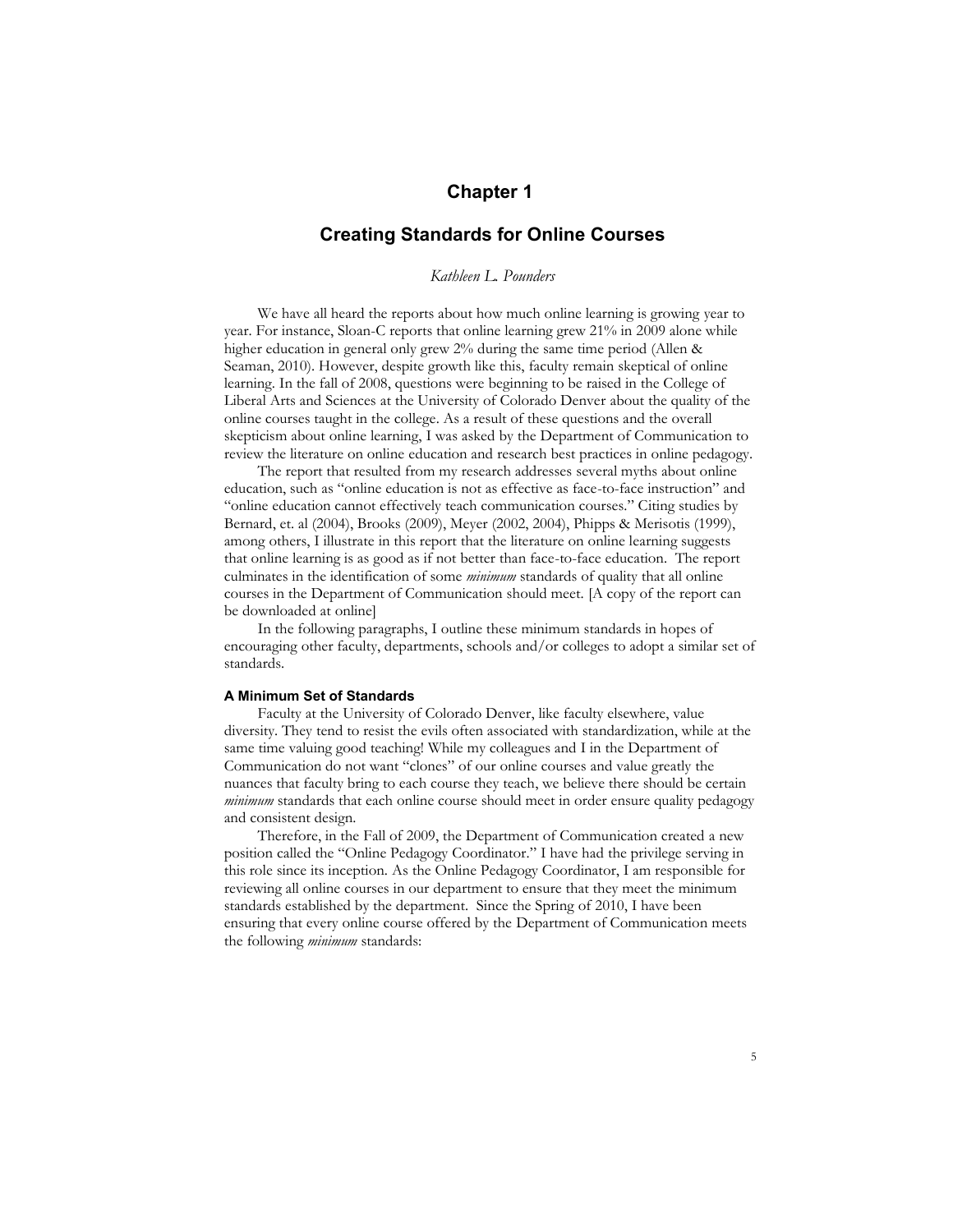## **Department of Communication** *Minimum* **Standards for Online Courses\***

## **Syllabus**

- List overall course outcomes
- Explain your specific grading policies

## **Course Materials**

- All readings and assignments should be contained within the course management system (CMS); students shouldn't be directed to the leave the CMS for course readings. Direct e-links to outside articles should be provided.
- $\Box$  Include a section under the Course Home to provide tips for succeeding in your online course.

## **Weeks / Units**

- $\Box$  List the learning objectives for each week/unit
- Provide references at the end of each week / unit

### **Threaded Discussions**

- $\Box$  Include regular threaded discussions throughout the semester
- $\Box$  Establish instructor's presence in the discussions in a "woven" manner

#### **Grading**

 $\Box$  Include grading rubrics for all assignments and discussions

### **Submission of Assignments**

 $\Box$  All assignments should be turned in using the Dropbox. Assignments should not be submitted by email.

#### **Office Hours**

Conduct virtual office hours to answer general course questions

## **Welcoming Environment**

 $\Box$  Include a welcome page on the homepage of the LMS

## **Design**

- $\Box$  Incorporate graphics to make pages more visually appealing
- $\Box$  Ensure that all course materials have a professional and consistent appearance (e.g., color choice, font, background colors)
- Use textboxes to provide strong contrast for all units and announcements

**\***A printable version of these standards can be accessed online.

#### **Implications and Concluding Thoughts**

6 The instructors in the Department of Communication have embraced these standards. In fact, since implementing these standards, my colleagues and I have had several meetings to share information and ideas in order to ensure the quality of our online courses. The list of minimum standards has become a "jumping off" place for us to use as we discuss and improve our courses. For example, we have shared ideas